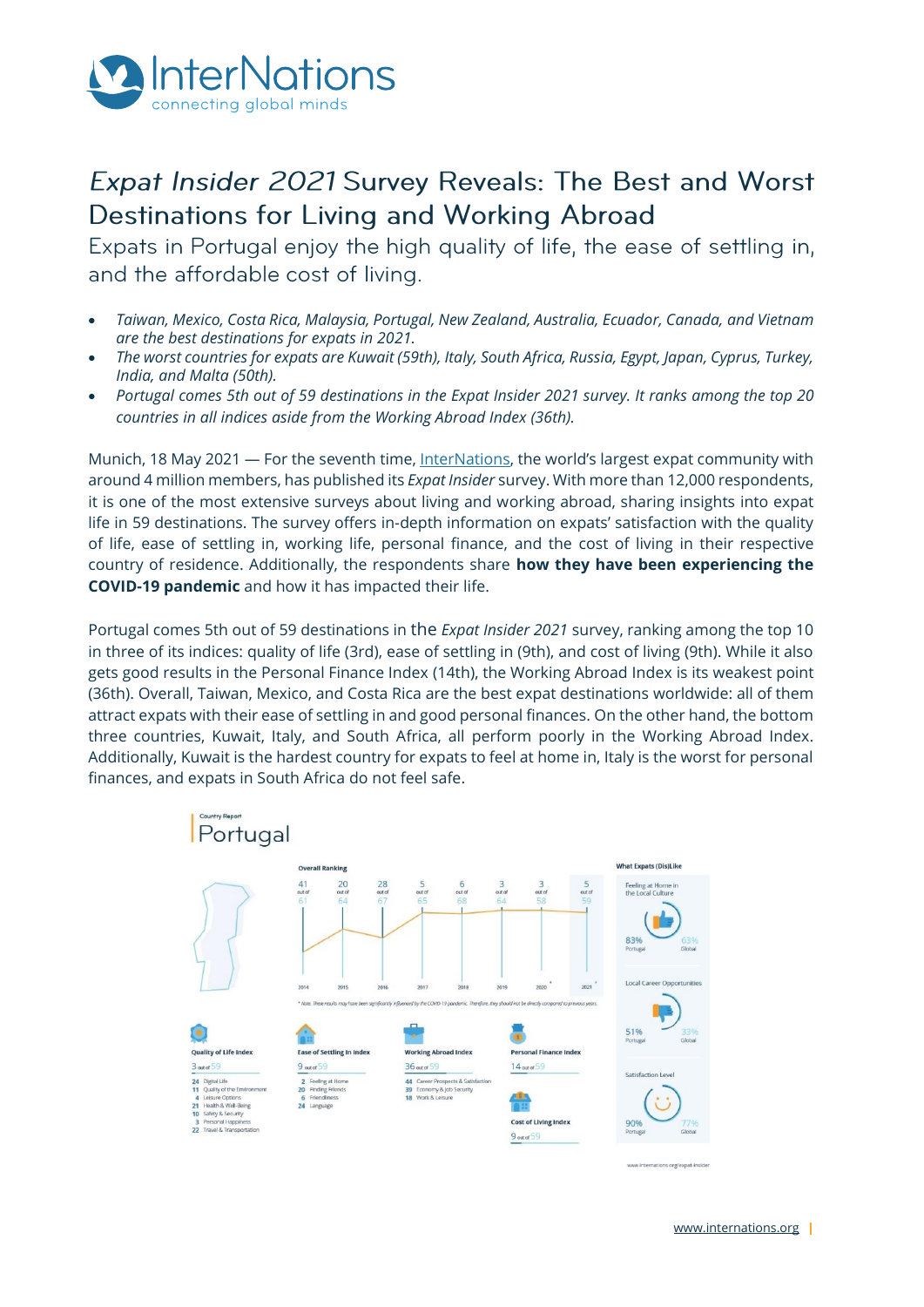

# Portugal in the Expat Insider 2021 Survey

## **Enjoying an Excellent Quality of Life**

Portugal, with a 5th rank out of 59 destinations, lands in the top 10 of the *Expat Insider 2021* survey, performing best in the Quality of Life Index (3rd) — just behind Taiwan (1st) and Austria (2nd). The country also ranks third in the Personal Happiness subcategory of the index, with 84% of expats happy with their lives in general (vs. 75% globally). Placing tenth in the Safety and Security subcategory, Portugal receives excellent results for its peacefulness: 96% of expats find the country peaceful (vs. 80% globally), and a further 97% feel safe in Portugal (vs. 84% globally).

What is more, 78% of respondents rate the quality of medical care positively (vs. 71% globally), and 73% are happy with its affordability (vs. 61% globally). Portugal also performs very well in the Leisure Options subcategory (4th), with 87% of expats happy with the local leisure options (vs. 72% globally), and 90% satisfied with the climate and weather (vs. 66% globally). *"I like the weather and the laid-back lifestyle,*" says a French expat. And one British expat agrees: *"The people are lovely, as is the climate and quality of life."*

### **One of the Best Places to Settle In**

Portugal is also in the top 10 of the Ease of Settling In Index (9th), coming in sixth place in the Friendliness subcategory. In fact, 87% of expats find the locals generally friendly, compared to just 69% globally. Most expats (83%) also find the locals friendly towards foreign residents (vs. 67% globally). Portugal even ranks second worldwide in the Feeling at Home subcategory, where just Mexico (1st) performs better. The majority of expats feels at home in the local culture (83% vs. 63% globally) and finds it easy to settle down in the country (84% vs. 62% globally). More than half the expats (53%) also agree it is easy to make local friends in Portugal (vs. 44% globally). Actually, 47% have a fairly mixed group of friends that are both locals and other expats (vs. 48% globally), while 34% are mainly friends with other expats (vs. 32% globally), and 20% have mostly local friends (vs. 20% globally).

### **Spare Career Opportunities, Great Finances**

Portugal receives its worst — but still fairly average — results in the Working Abroad Index (36th). The destination places 44th in the Career Prospects & Satisfaction subcategory, with more than half the expats (51%) unsatisfied with the local career opportunities (vs. 33% globally). And while 61% of expats worldwide are satisfied with their job security, this is the case for just 52% in Portugal. Moreover, 29% of expats are unhappy with the state of the local economy (vs. 19% globally). However, 70% of expats are at least happy with their work-life balance (vs. 66% globally), putting Portugal in ninth place for this factor.

The country also lands in the top 10 of the Cost of Living Index (9th): three-quarters of respondents (75%) are satisfied with the cost of living in Portugal (vs. 48% globally). One Swiss expat says: "*There is a high quality of life with cheaper living costs*." Over two-thirds of expats in Portugal (68%) rate their financial situation positively (vs. 64% globally). Additionally, 79% say their disposable household income is enough or more than enough to cover daily costs (vs. 77% globally). *"The salary is good, especially in combination with the low cost of living,"* explains an Iranian expat.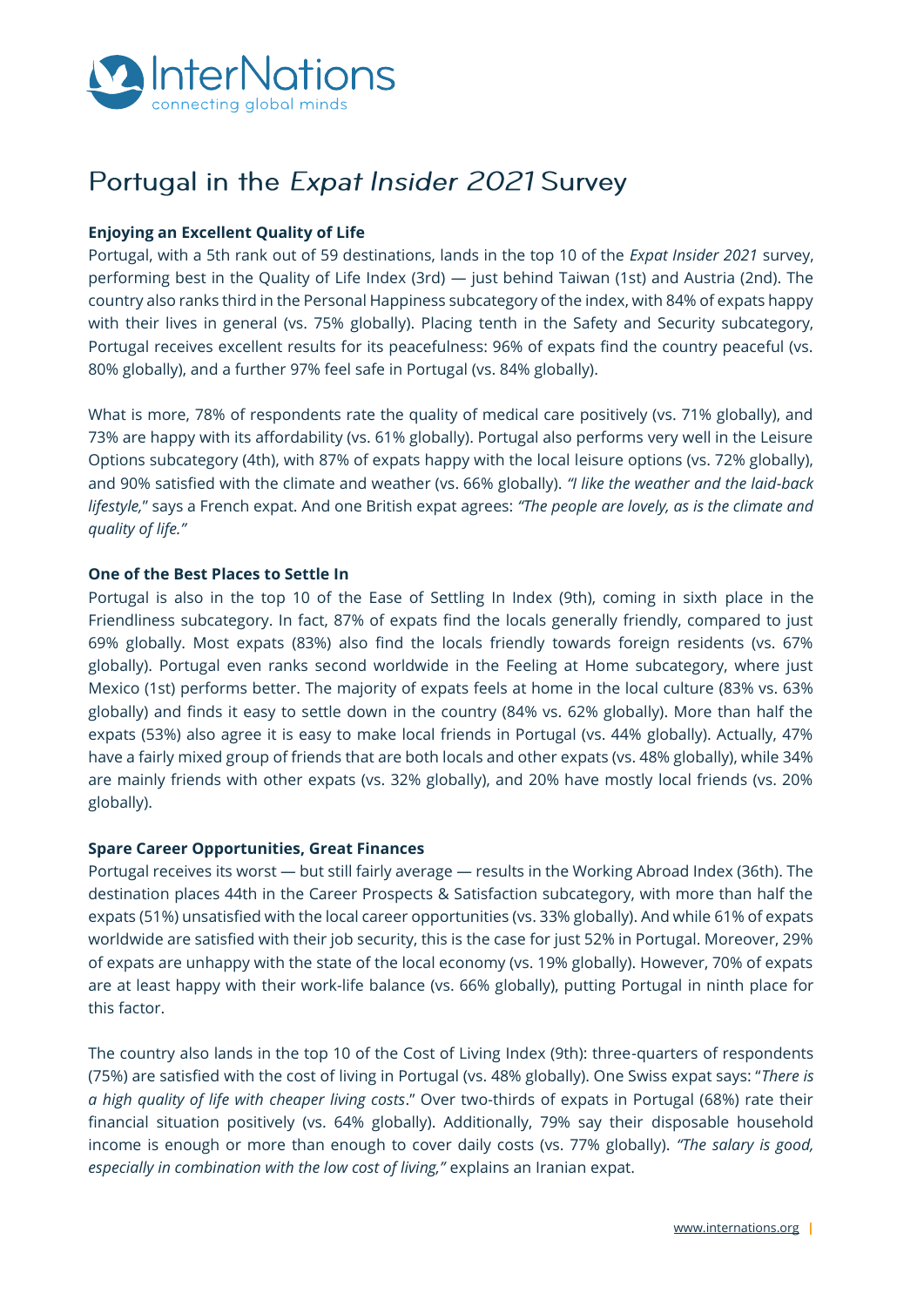

## **The Impact of COVID-19 on Expat Life in Portugal**

The pandemic has affected the relocation plans of close to two in five expats in Portugal (37%), which is exactly the same share as the global average (37%). Interestingly, only 1% of expats will move back home sooner than originally planned, compared to 5% of expats globally. In fact, many plan to remain longer: more than one-quarter (27%) have decided to stay in Portugal and not move back home in the near future (vs. 18% globally). Overall, the pandemic has affected expats in Portugal in terms of their social lives (36% vs. 24% globally), personal travel (26% vs. 28% globally), and work or business (14% vs. 15% globally).

# The Best and Worst Destinations for Living and Working Abroad in 2021

According to the *Expat Insider 2021* survey, the top 10 destinations for expats are Taiwan (1st), Mexico, Costa Rica, Malaysia, Portugal, New Zealand, Australia, Ecuador, Canada, and Vietnam (10th). All these countries stand out with above-average results in the Ease of Settling In Index, with Mexico ranking first, followed by Malaysia (2nd) and Costa Rica (3rd). Moreover, half of these countries also rank among the top 10 in the Personal Finance Index. Taiwan (11th) and Portugal (14th) narrowly miss out on a top 10 spot in this index, while New Zealand (28th), Australia (39th), and Canada (50th) have a weaker performance in this regard.

The worst countries for expats are Kuwait (59th), Italy, South Africa, Russia, Egypt, Japan, Cyprus, Turkey, India, and Malta (50th). Besides Japan (21st), all these countries rank far below the global average in the Quality of Life Index. What is more, eight out of the ten worst-rated destinations are also among the bottom 10 in the Working Abroad Index — the only two exceptions being India (46th) and Malta (31st), which, however, also receive mediocre results at best. Lastly, India is the only country in the overall bottom 10 that performs very well in the Personal Finance Index (4th), while the others — such as Italy (59th), Kuwait (58th), and Cyprus (57th) — rank below the global average or even land among the bottom 10.

# Expat Life during the COVID-19 Pandemic

On a global scale, 45% of survey respondents say that COVID-19 had an impact on their current stay abroad or their relocation plans: the **share of expats** who say so **(37%)** either decided to *not* move back home in the near future (18%), planned to move to another country but had to change these plans (8%), will move to another country due to the pandemic (6%), or will move back home sooner than originally planned (5%).

The **share of local respondents whose relocation plans were affected by COVID-19 (61%)** is a lot higher: some of them were living abroad but moved home sooner than planned (18%), others were planning to move abroad but had to change their plans (35%), and about one in ten have now decided to move abroad because of the pandemic (9%).

### **The Pandemic's Impact on Everyday Life**

Of course, COVID-19 has not only disrupted the relocation plans of expats worldwide. When asked where they see the biggest impact of the pandemic on their personal life *right now*, the survey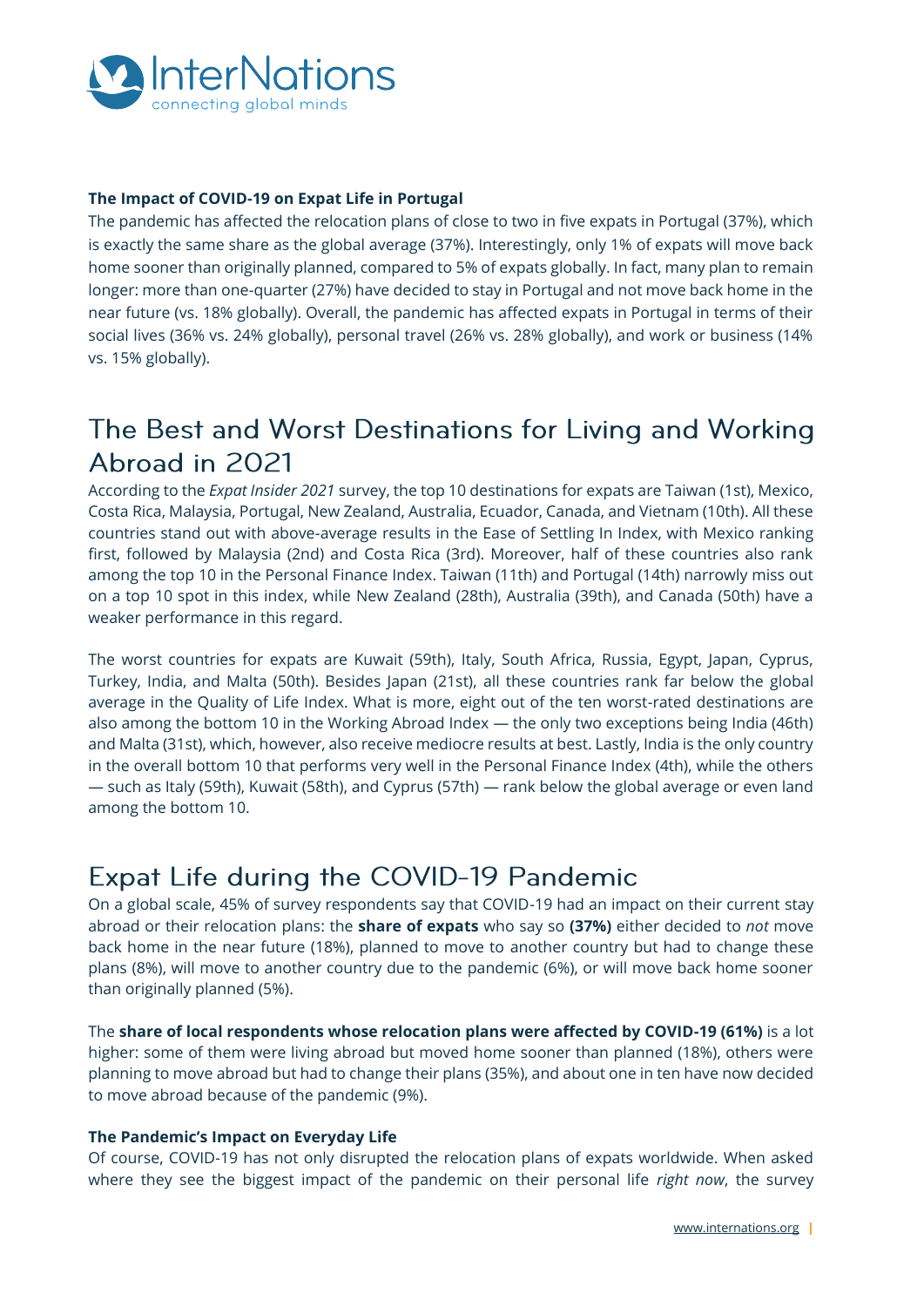

respondents point out its effects on personal travel (25%), social life (23%), and their work or business (16%) in particular. In the *long run*, respondents are still concerned about the impact of COVID-19 on their social life (17% of all respondents), and there are also considerable worries regarding personal travel (22%).

### **How Expats Stay Informed on COVID-19**

Expats across the world mostly rely on official government channels (48%), local news (47%), and social media (40%) for news on the COVID-19 situation and the related regulations in their country of residence. Considering the importance of government channels, just **how satisfied are expats with the official communication regarding COVID-19 and related regulations?** Worldwide, not quite two-thirds (66%) rate this factor positively, with close to a quarter (24%) saying they are completely satisfied. The main complaint among expats who are *not* satisfied with the official communication on the pandemic is that the information is unclear, confusing, and/or contradictory (67%).

## **For further information on the global impact of COVID-19 on expat life, please take a look at the full press release in the download center of our e-mail.**

### **About the InterNations** *[Expat Insider 2021](https://www.internations.org/expat-insider)* **Survey**

For its annual *[Expat Insider](http://www.internations.org/expat-insider)* survey, InterNations asked 12,420 expats representing 174 nationalities and living in 186 countries or territories to provide information on various aspects of expat life, as well as their gender, age, and nationality. Participants were asked to rate up to 37 different aspects of life abroad on a scale of one to seven. The rating process emphasized the respondents' personal satisfaction with these aspects, considering both emotional topics and more factual aspects with equal weight. The respondents' ratings of the individual factors were then bundled in various combinations for a total of 13 subcategories, and their mean values were used to draw up five topical indices: Quality of Life, Ease of Settling In, Working Abroad, Personal Finance, and Cost of Living. The first four of these indices were further averaged together with expats' general satisfaction with their life in order to rank 59 expat destinations around the world. In 2021, the top 10 are Taiwan, Mexico, Costa Rica, Malaysia, Portugal, New Zealand, Australia, Ecuador, Canada, and Vietnam. Moreover, expats were asked about how COVID-19 has impacted their life abroad; however, these responses did not influence the overall ranking.

For a country to be featured in the indices and consequently in the overall ranking, a sample size of at least 50 survey participants per destination was necessary.

### **About InterNations**

With around 4 million members in 420 cities around the world, [InterNations](https://internations.org/) is the largest global community and a source of information for people who live and work abroad. InterNations offers global and local networking and socializing, both online and face to face. At around 6,000 events and activities per month, expatriates have the opportunity to meet other global minds. Online services include discussion forums and helpful articles with personal expat experiences, tips, and information about life abroad. Membership is by approval only to ensure we remain a community of trust. InterNations is part of the New Work SE, a group of brands that offer products and services for a better working life.

Find more information about InterNations on our [press page,](https://www.internations.org/press) [in our company blog,](https://blog.internations.org/) or in our [magazine.](https://www.internations.org/magazine)